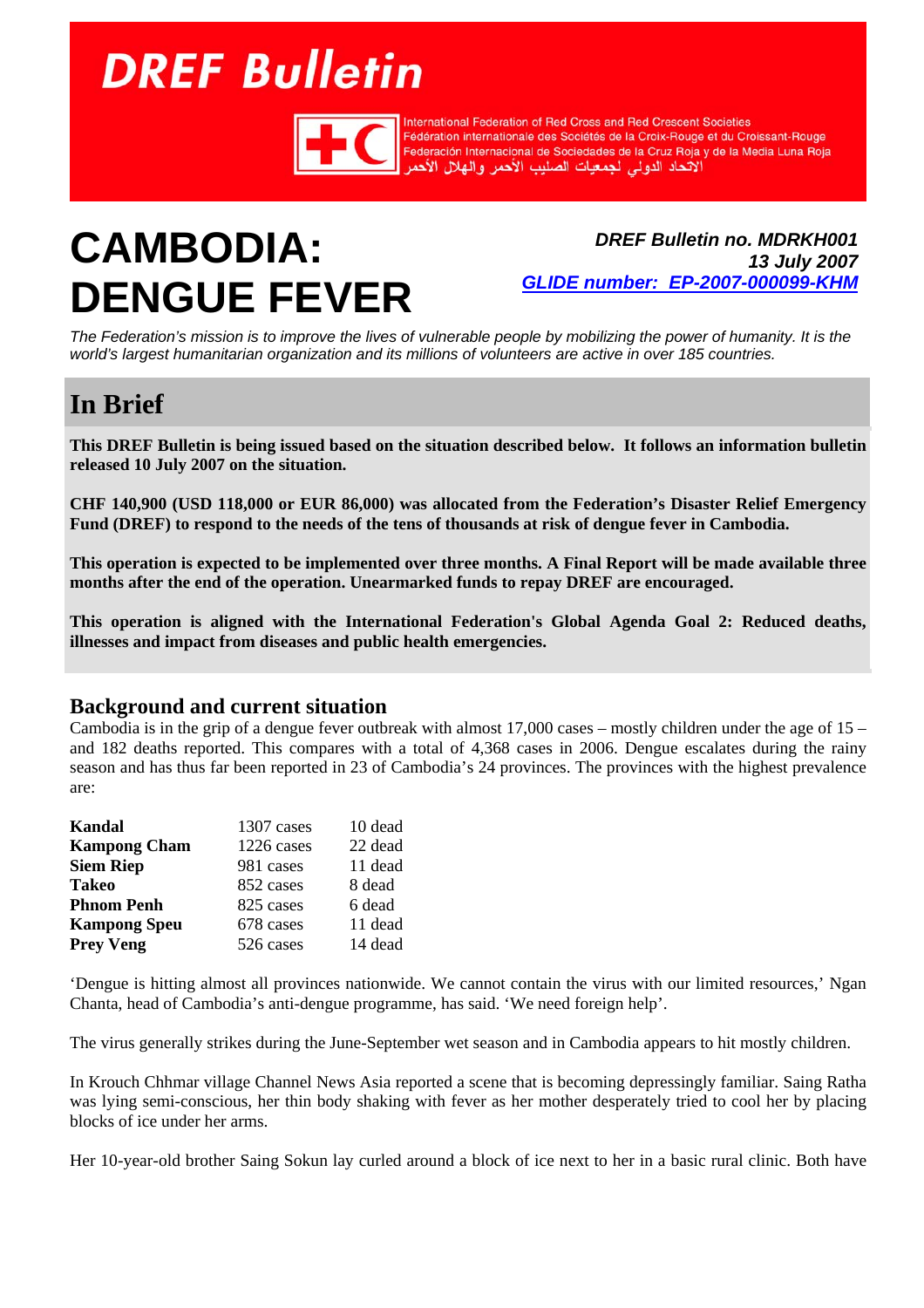#### **Cambodia dengue fever: DREF Bulletin; Update no. MDRKH001**

been struck by dengue fever. 'In my village every house has been afflicted by dengue; in some homes all the children are sick,' said the children's mother, Chhiv Thy.

Dengue epidemics tend to be every three to five years. Some of Cambodia's most vulnerable are at highest risk with the disease striking hard at young, poor people who live in rural areas or urban slums. In recent times, 1998 was the worst year with 475 deaths. For many poor Cambodians, the traditional way of collecting water in jars compounds their risk to dengue.



#### **Comparison of incidence cases of DF/DHF per 100,000 Pop between years 2006 & 2007 (During 25 weeks)**

The disease is transmitted by the bite of an infected *Aedes aegypti* mosquito, which tends to breed in household water storage containers (jars, drums and tanks) and discarded containers which collect drain water.

Press reports indicate that the alarm over dengue fever is not confined to Cambodia. Warmer weather and heavy rains have helped the mosquito-borne virus spread. At a glance, Indonesia reports 748 deaths, Malaysia 56 dead, Myanmar 30, and Vietnam 27. In Thailand, there are reports of a 36 per cent increase in cases.

#### **Red Cross and Red Crescent action**

Cambodia Red Cross (CRC) has already begun responding to the health emergency. It issued a nationwide alert to volunteers to work with local authorities to raise awareness of the risks and initiate prevention measures, such as the cleaning of stagnant water. Ongoing Red Cross activities are also integrating dengue measures.

The response, although underway, needs to scale up quickly – during this the critical time – in order to save hundreds of lives and preserve the livelihood of thousands of poor families, who are those most at risk. The Cambodian Red Cross, in partnership with the International Federation and its disaster relief emergency response fund (DREF), is now scaling up via the following responses:

**Abate**: This will be purchased and used to kill mosquito larvae in standing water in jars etc. Abate will be transported to provincial branches with the greatest need and then allocated to affected districts and villages. This is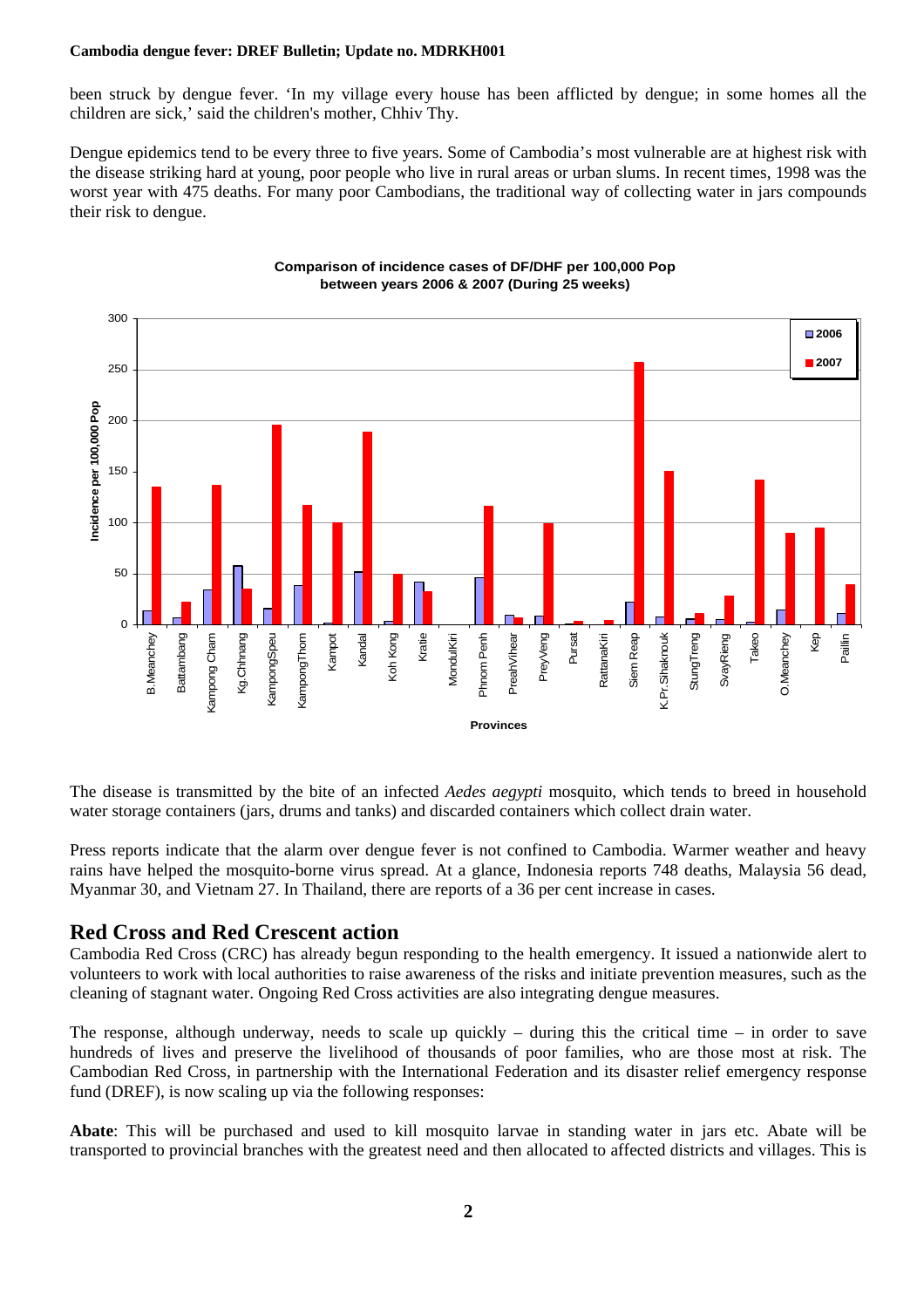#### **Cambodia dengue fever: DREF Bulletin; Update no. MDRKH001**

the main part of the response. The DREF will not purchase any chemicals to assist in spraying. The Abate purchased will be in line with WHO / Ministry of Health standards.

The Abate will be used as part of a coordinated effort to combat the dengue outbreak. The Abate provided through DREF will complement other efforts. Other partners at this stage include WHO, World Bank and GTZ. The Ministry of Health itself is accessing additional Abate (funding from World Bank). However this will arrive too late for the action that is needed now. There is presently an urgent need for additional Abate. This DREF allocation is enabling this need to be met.



#### **DISTRIBUTION OF DENGUE CASES BY MONTHS IN CAMBODIA, 2007 (25 weeks)**

#### **Volunteers reaching & mobilising communities**

Volunteers will be supported in their efforts to clean up danger pools of stagnant water. Many Red Cross volunteers have been trained in how to use Abate but will receive refresher and/or new training from the Ministry of Health at provincial level. Volunteers will also be provided with simple, appropriate information, education and communication (IEC) material to help them get across key messages of dengue prevention.

#### **Campaign day**

The Cambodian Red Cross will organise a 'campaign day' in conjunction with health authorities and community based organisations. It will coordinate a national push to increase awareness on dengue in the next two to three weeks to ensure that the initial burst of energy and attention does not wane. The campaign will include parades, role plays, a clean up exercise, formal meetings to keep dengue prevention on track, and link ups with media to promote the issue. Cambodia Red Cross' nationwide network of volunteers is well placed to ensure that the campaign is not simply a prestige event in the capital but makes a difference in all the provinces where it is needed.

#### **Coordination:**

Cambodian Red Cross branch offices will continue to coordinate with their provincial departments of health. Joint planning will ensure that the Red Cross effort complements and enhances the Ministry of Health lead. Cambodian Red Cross and the International Federation have also met with the Ministry of Health and the WHO to brief them on this DREF allocation. WHO / Ministry of Health will remain the key coordinating agencies and are committed to keeping all actors well informed.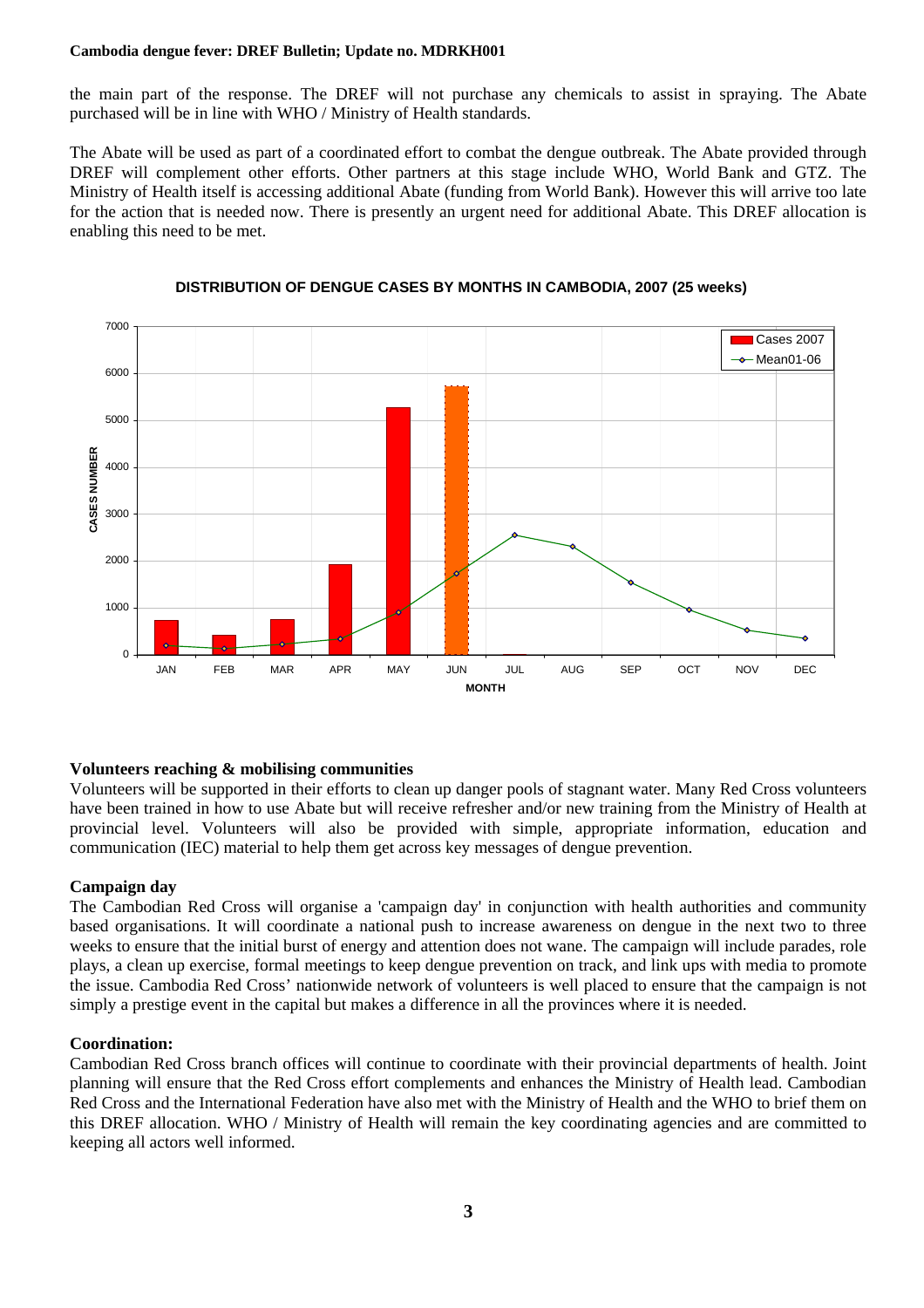#### **Budget breakdown: CHF140,900**

- **1.** Purchase Abate for larvicide application: 35 tonnes x CHF 2,420 **= CHF 84,700**
- 2. Publish IEC materials
	- o Posters: 30,000 x CHF0.6 = **CHF 18,000**
	- o Leaflets: 30,000 x CHF 0.06 **CHF = 1,800**
- **3.** Nationwide dengue fever week-long campaign: 24 provinces x CHF 600 **= CHF 14,400**

#### **Operational / transportation costs: 7 % = CHF 8,325**

| <b>Delegation costs:</b> | $5\% = \text{CHF } 5,945$ |
|--------------------------|---------------------------|
|                          |                           |

#### **PSR:** 6.5% = CHF 7,730

In summary, the DREF support is building on Cambodia RC's own fundraising effort that has already enabled action across the country, including help for 370 children hospitalised in the national paediatric hospital. The youngsters have received food, clothes and a small amount of money as they attempt to recover. 200 patients at Takhmao hospital have received similar items plus 500 bottles of serum to assist in their treatment. CRC is preparing to assist 125 patients in Preah Sihanouk Hospital with a similar package. The national society is identifying other hospitals that may require support. Additionally, clean up efforts and the promotion of key messages has already taken place in many provinces.

The Red Cross effort supports a wider campaign led by the Cambodian government. The Ministry of Health has three pillars to its strategy:

- Emergency vector control & awareness raising of danger sites for mosquito breeding (NB: Cambodian Red Cross will not assist with spraying). The Ministry of Health has already conducted spraying (in the past and present campaign) and communities are aware of this activity. Communities are also informed via local community networks as well as national media.
- Increased early recognition of the signs of dengue by mothers
- Intensified hospital care to reduce fatalities

The campaign also involves local NGOs as well as major international partners such as the WHO. The government has requested assistance from neighbouring Thailand, which has sent teams of specialists and medical equipment to support local efforts. The Asian Development Bank has provided USD300,000 to assist epidemic control.

#### **How we work**

*All International Federation assistance seeks to adhere to the Code of Conduct for the International Red Cross and Red Crescent Movement and Non-Governmental Organizations (NGO's) in Disaster Relief and is committed to the Humanitarian Charter and Minimum Standards in Disaster Response (Sphere) in delivering assistance to the most vulnerable.*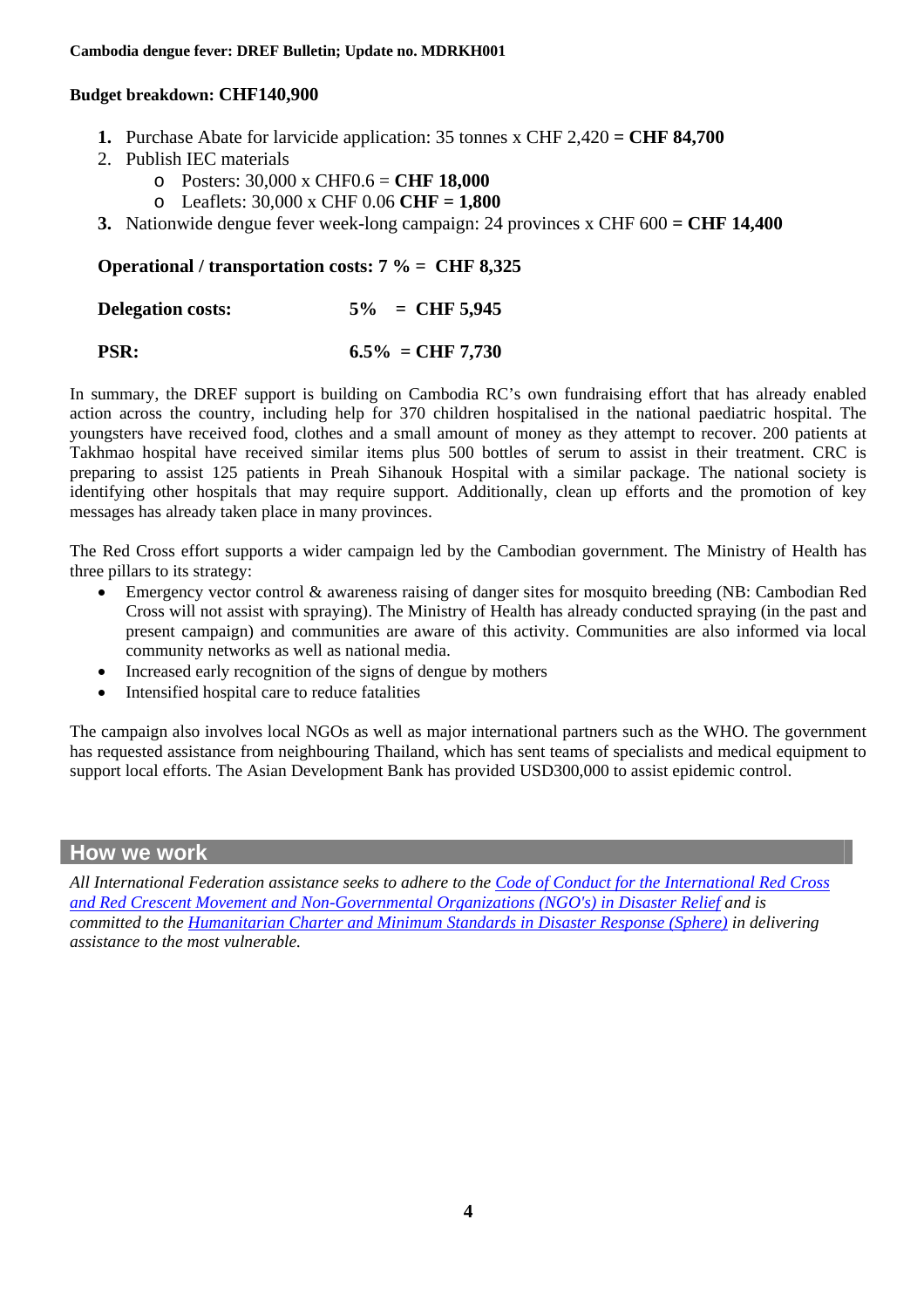### **The Federation's Global Agenda**

The International Federation's activities are aligned with under a Global Agenda, which sets out four broad goals to meet the Federation's mission to "improve the lives of vulnerable people by mobilizing the power of humanity".

#### **Global Agenda Goals:**

- Reduce the numbers of deaths, injuries and impact from disasters.
- Reduce the number of deaths, illnesses and impact from diseases and public health emergencies.
- Increase local community, civil society and Red Cross Red Crescent capacity to address the most urgent situations of vulnerability.
- Reduce intolerance, discrimination and social exclusion and promote respect for diversity and human dignity.

#### **Contact information**

#### *For further information:*

- *In Phnom Penh: Men Neary Sopheak, Deputy Sec-Gen; email: sopheak.MenNeary@crc.org.kh; Phone +855 23 21 28 76; mobile: +855 12 81 08 54, Fax 855 23 21 28 75;*
- *In Phnom Penh: Dr Sok Long, Director of Health Department; email: longsok@online.com.kh; Phone: +855 23 21 28 76; mobile; + 855 12 68 80 81*
- *In Phnom Penh: Scott Tind Simmons, Federation Representative, email: scott.tindsimmons@ifrc.org; Phone: +855 12 901 400 (mobile); Fax +855 23 210 163;*
- *Mr Bekele Geleta, Federation Head of Regional Delegation, Bangkok, Phone: +66 2661 8201 ext 100, Email: bekele.geleta@ifrc.org*
- *In Geneva: Sabine Feuglet, Asia Pacific Department, Geneva, Email: sabine.feuglet@ifrc.org; phone +41 22 730 4258; fax 41 22 733 0395*

*Click here to return to the title page or contact information*